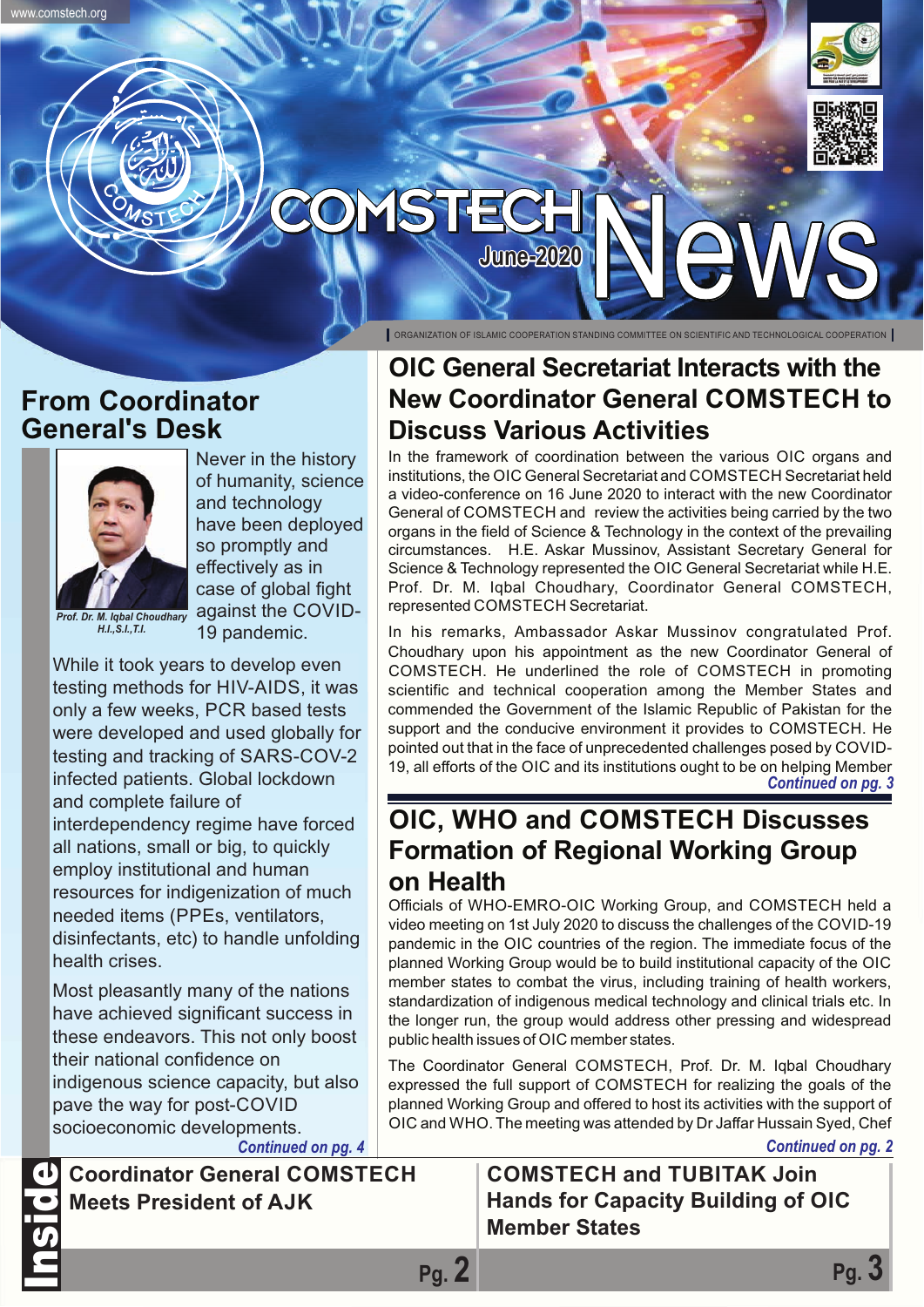

## **COMSTECH** News

## **Coordinator General COMSTECH Meets President of AJK**

Coordinator General COMSTECH, H. E. Prof. Dr. M. Iqbal Choudhary had a meeting with the President of Azad Jammu and Kashmir (AJK), H. E. Sardar Masood Khan at Kashmir House, Islamabad, on Thursday, July 1, 2020. The implementation of various Inter-Islamic initiatives, including training programs in future sciences by engaging leading experts from the OIC region and beyond were part of discussions. The Coordinator General invited the President AJK to visit COMSTECH headquarters which was generously accepted by the President. Coordinator General also presented the COMSTECH shield to the President.



## **COMSTECH Networks OIC Labs to Develop Diagnostic Kits for COVID-19**

To network OIC institutions for the development of diagnostic kits for COVID-19, the Coordinator General COMSTECH, Prof. Dr. M. Iqbal Choudhary had a virtual meeting with 22 scientists and heads of the virology diagnostic laboratories in Saudi Arabia, Indonesia, Azerbaijan, Gambia, Sénégal, Nigeria, Bangladesh, Pakistan, Egypt, and Azerbaijan. The meeting was aimed at exploring avenues of intra-OIC collaboration for capacity building of the laboratories.

The participants of the meeting emphasized the need of assessing the current available facilities, resources and workforce, equipping the labs with minimum standards, supporting technology transfer, training of technicians and ensuring the availability of skilled manpower, and initiating collaborative projects. All participants offered their full support to COMSTECH intra-OIC cooperation initiative for coping with the current and any future pandemics.

Responding to the suggestions of the participants Dr. Choudhary offered two online training courses in collaboration with the International Center for Chemical and Biological Sciences, Karachi, and National University of Science and Technology, Islamabad, this year for building capacities of the scientists in testing and developing diagnostic kits for COVID-19.

To further enhance testing capacities of OIC member states, COMSTECH has submitted a proposal to Islamic Development Bank which aims to enhance testing capacities of the targeted countries by developing RT Loop-mediated Isothermal Amplification (LAMP) and Antibodies (IgG/IgM) based detection kits for the SARS-CoV-2 diagnosis. These kits can be used without sophisticated diagnostic infrastructure. COMSTECH in collaboration with the International Centre for Chemical and Biological Sciences, Karachi, Pakistan is planning to help the OIC institutions in developing the mentioned kits. Seventeen OIC institutions have already shared their interest in benefiting from this opportunity.

## **H.E. Ambassador of Uzbekistan Visits COMSTECH**

His Excellency Lt. Col. Saadulla Tashmatov, Acting Ambassador of the Republic of Uzbekistan visited COMSTECH on Monday, July 06, 2020 and met with the Senior Officials of COMSTECH.

Prof. Dr. Khurshid Hasanain, Adviser COMSTECH shared with the Ambassador, some previous activities organized jointly including the "First OIC Robotics Challenge" organized in October 2019 at Tashkent, Uzbekistan and new proposal of developing Technology Parks.

Mr. Aftab H. Zaidi, Director HR & Administration COMSTECH apprised the Ambassador about new initiatives and programs undertaken by COMSTECH and shared a list of programmes and activities.

H.E. Lt. Col. Saadulla Tashmatov informed that the Deputy Foreign Minister of Uzbekistan would like to have an online meeting with H.E. Prof. Dr. M. Iqbal Choudhary, Coordinator General COMSTECH with the coordination of Uzbekistan Embassy in Islamabad.



### *Continued from pg. 1* **OIC, WHO and COMSTECH Discusses Formation of Regional Working Group on Health**

De Cabinet, World Health Organisation (WHO) Regional Office, EMR, Cairo, Egypt, and Dr. Yagob Yousef Al-Mazrou, Secretary General, the Saudi Health Council and Chairman, Islamic Advisory Group on Polio Eradication, Dr. S. Khurshid Hasanain, Adviser COMSTECH, Mr. Ifran Shaukat, Director General (S&T), OIC General Secretariat, Mr. Abdunur M. Sekindi, Professional Officer, Science & Technology Affairs Department, OIC General Secretariat.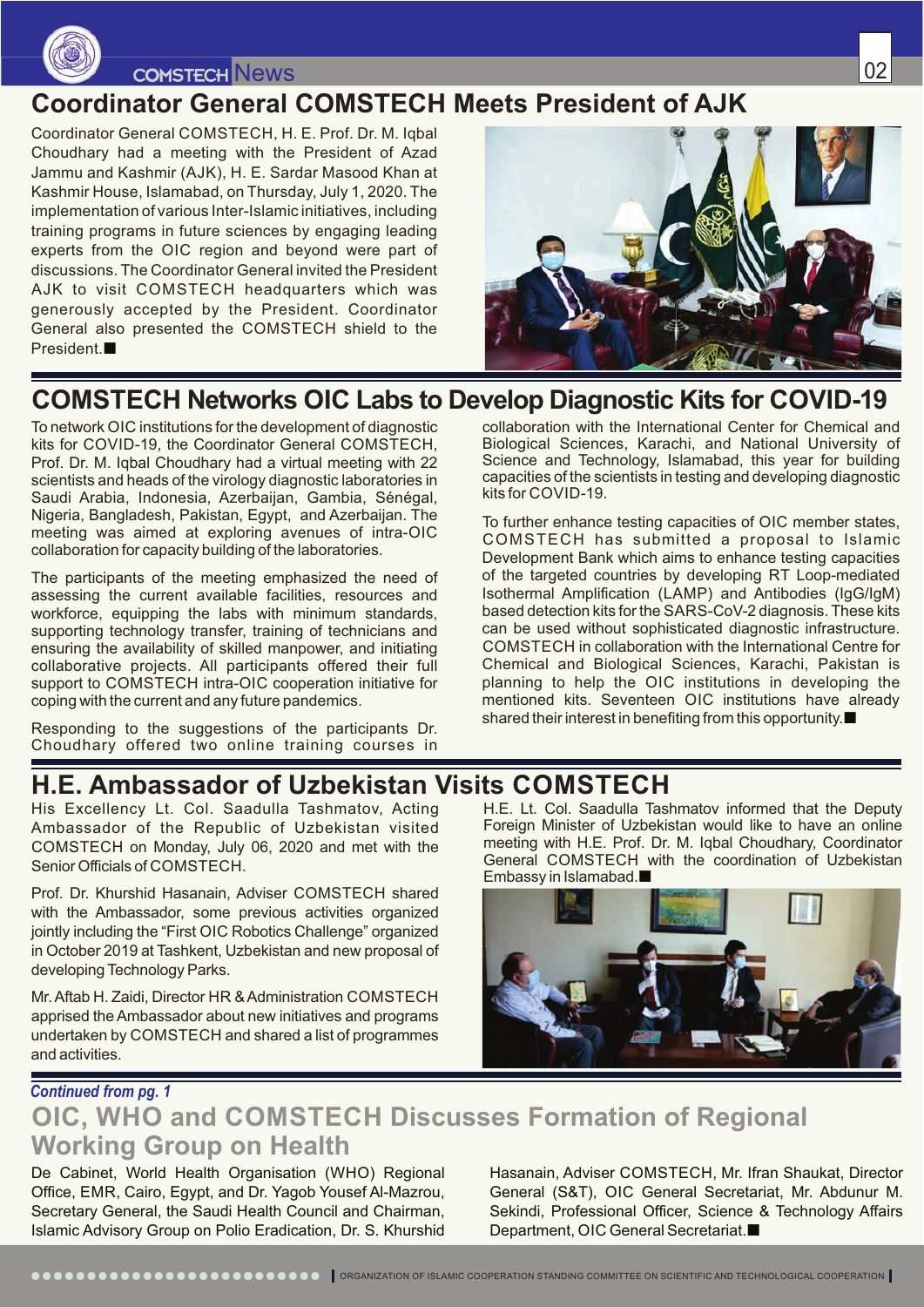

## **COMSTECH and TUBITAK Join Hands for Capacity Building of**

### **OIC Member States**

Coordinator General COMSTECH, Prof. Dr. M. Iqbal Choudhary had a virtual meeting with the Executive Vice President of Scientific and Technological Research Council of Turkey (TUBITAK), Prof. Dr. Orkun HASEKİOĞLU, on 16th June 2020 at 1500 hrs. Ms. Khazima Muazim, Programme Manager, COMSTECH also attended the meeting.

Both dignitaries decided to extend support and partnership in holding capacity building initiatives in areas of science, technology and engineering. These will include joint holding

of thematic workshops, and providing research scholarships for OIC countries. TUBITAK offered support to COMSTECH in technicians training in Pakistan and least developed OIC member states. It was decided to invite SESRIC to join technicians training initiative. COMSTECH and TUBITAK agreed to work together to ensure availability of sustainable support for STI projects in future. It was mutually decided to conduct strategic review of various STI initiatives in OIC countries.

#### *Continued from pg. 1*

## **OIC General Secretariat Interacts with the New Coordinator General COMSTECH to Discuss Various Activities**

States to face these challenges. In this regard, Amb. Mussinov outlined the efforts made by the OIC General Secretariat and relevant OIC institutions to help the Member States in their fight against COVID-19. He also briefed about the recommendations made by the extraordinary meetings of OIC Steering Committee on Health held on 09 April 2020 and the OIC Executive Committee at the level of Foreign Ministers held on 22 April 2020 respectively. He underlined the potential role that COMSTECH can play in the implementation of many of the decisions and recommendations made by the said meetings. Amb. Askar informed that as a follow-up to the above and in the framework of closer coordination with international partners, the OIC General Secretariat held a meeting with WHO/EMRO during which potential areas of cooperation were discussed. The two sides agreed to continue working closely by establishing a joint Working Committee to identify critical areas of cooperation between the two Organisations.

Amb. Askar also called for coordinated efforts with COMSTECH to ensure effective and timely implementation of the OIC STIAgenda 2026 adopted by the First OIC Summit on Science & Technology held in Astana, in September 2017. He noted that it is important to think of new mechanisms to reach out to the Member States as COVID-19 has already disrupted the established practices. He underlined the importance of engaging Member States and seeking their mandate for the activities carried out in the domain of S&T through the established platforms of the Executive Committee and the General Assembly.

Prof. Choudhary appreciated the leadership of the OIC General Secretariat for the early recognition of the danger of Covid-19 and embarking on sensitizing the Member States on the appropriate measures to stem its spread. He further pledged to provide the needed scientific input in the implementation of the decisions and recommendations of both the extraordinary meeting of SCH and the extraordinary video-conference of Executive Committee on Covid-19. He highlighted the efforts of COMSTECH in the fight against Covid-19 including identification of clinical trials/interventional studies in some of the OIC Member States against COVID-19 and their publication on COMSTECH website. COMSTECH

also organised a virtual seminar on the topic "Pakistan Randomized and Observational Trial to Evaluate Coronavirus Treatment (PROTECT)". He welcomed the ongoing engagement between the OIC General Secretariat and WHO saying that OIC can greatly benefit from WHO as a leading health agency at the global level.

Prof. Choudhary pointed out that COMSTECH recognises the importance of the implementation of STIAgenda 2026 and the need to generate a number of actions and activities that can be reported to the 2nd OIC Summit on Science & Technology whenever it is held. He was happy to note that eight OIC institutions regularly send their reports to the COMSTECH on the actions they carrying out in the implementation of the STI Agenda. He promised to convene the meeting of the Steering Committee as soon as the circumstances allow to redefine their focus given the prevailing situation of COVID-19 pandemic. He also admitted that the Executive Committee and General Assembly meetings of the COMSTECH are long overdue and expressed commitment to convene them at the earliest opportunity possible.

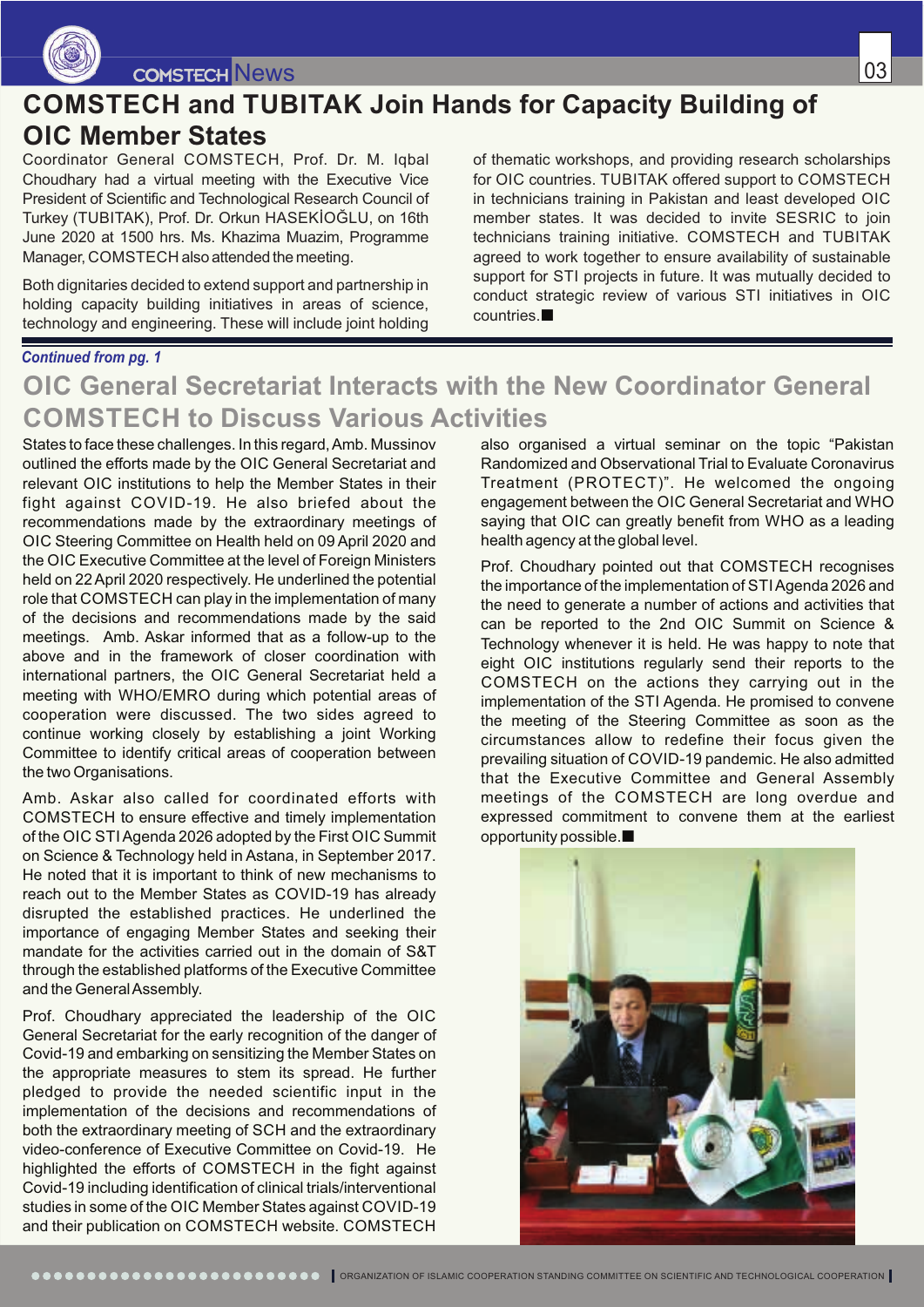

News 2004 and the contract of the contract of the contract of the contract of the contract of the contract of the contract of the contract of the contract of the contract of the contract of the contract of the contract of

## **COMSTECH Webinars**



For Registration follow the link **For Registration:** http://www.comstech.org/online-eval-flyer.aspx

#### *Continued from pg. 1*

## **From Coordinator General's Desk**

 From S&T applications I regard this "transforming the calamity into opportunity".

COMSTECH working with its massive network of institutions, and distinguished scholars has initiated a large number of initiatives to accelerate this science based transformation through capacity building programmes.

(www.comstech.org).

COMSTECH is also stocktaking best practices in OIC countries against the pandemic. In my humble understanding our achievements of today will prepare us for future health challenges and help us to contribute in global health security initiative as equal partners. COMSTECH is here to help you, and to help the Ummah.

## **UPCOMING FOREGONE**



#### Webinar on

**Status of STI in the OIC Region** By H.E. Prof. Dr. Adnan Badran Former Prime Minister of Jordan Chancellor, University of Petra

**Watch complete lecture on:** https://www.youtube.com/ watch?v=eqTbnJfHXUY

#### Webinar on **Pakistan Randomized and Observational Trial to Evaluate Coronavirus Treatment (PROTECT)"** By Prof. Dr. Ghazna Khalid

MNA and Member Task Force of MoST, Pakistan on COVID-19

**Watch complete lecture on:** http://www.comstech.org/seminar-covid-19.aspx

#### Webinar on **COVID-19 Epidemiology Evidence Based Policy and Prospects for Vaccine**

By Prof. Dr. Saad B. Omer Director of the Yale Institute for Global Health, and Professor of Medicine and Epidemiology at the Yale University **Watch complete lecture on:**

http://www.comstech.org/seminar-covid-19.aspx



Webinar on **COVID-19 Pandemic and Related Health Issues**

By Prof. Dr. Wasim Jafri Professor of Medicine, Consultant Gastroenterologist & Hepatologist Aga Khan University of Health Sciences, Pakistan

**Watch complete lecture on:** https://www.youtube.com/watch?v=j3nSgl10HSQ

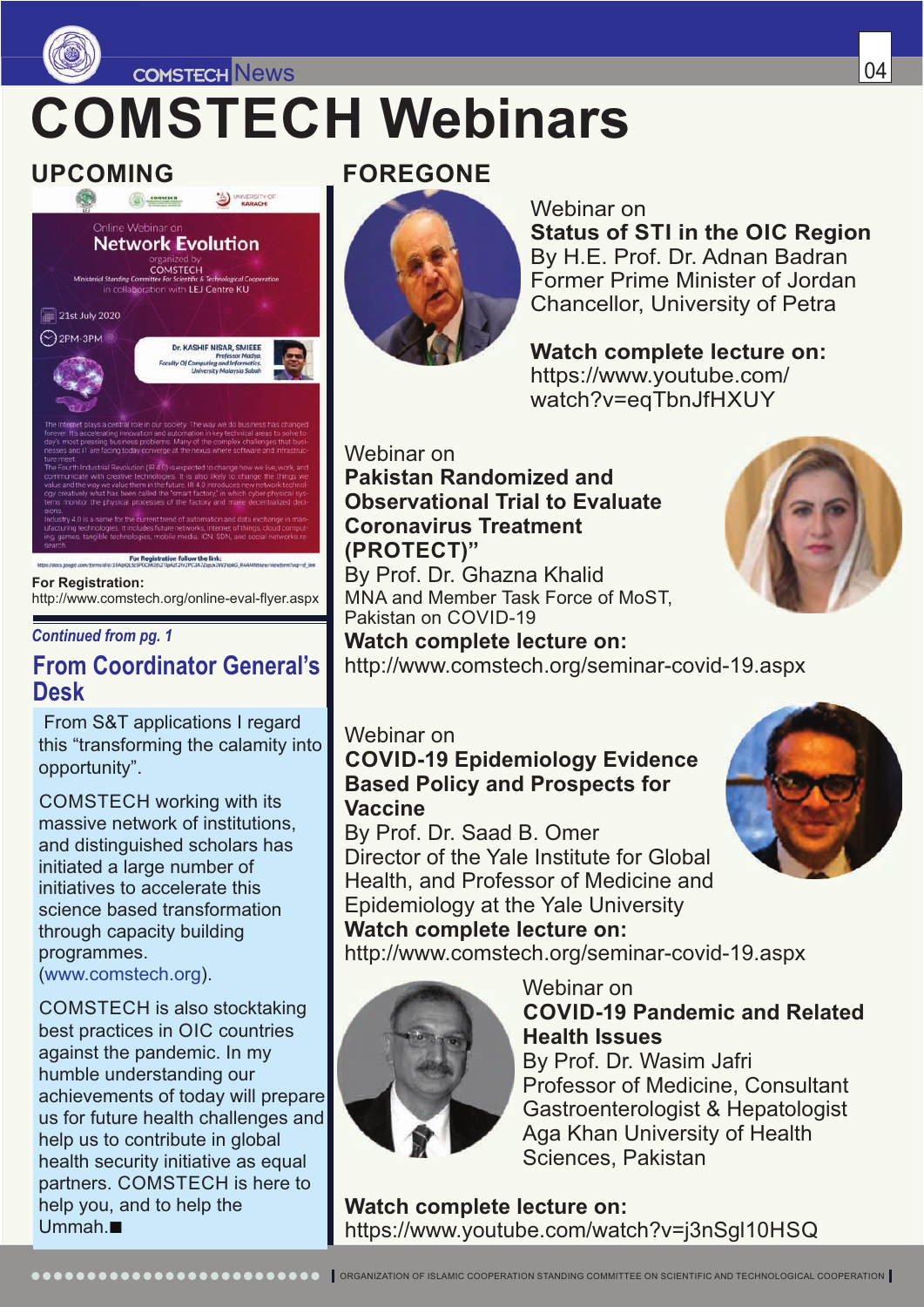



H.E. Prof. Dr. M. Iqbal Choudhary called on the Chairman HEC, Dr. Tariq Banuri on 2nd July 2020. He thanked Dr. Banuri for leading COMSTECH with excellence and dedication during the interim period and shared current activities and future plans. During the meeting, several joint initiatives between COMSTECH and HEC were discussed.



Dr. Abdur Rashid, Director, DRAP and Dr. Ghazna Khalid Siddiqui MNA and Member, Task Force of Ministry of Science and Technology of Pakistan on COVID-19 had meeting with Coordinator General COMSTECH Prof. Dr. M. Iqbal Choudhary, in his office.



Prof. Dr. M. Iqbal Choudhary, Coordinator General COMSTECH met with the honourable Lt. Gen. Naweed Zaman, Rector of National University of Sciences and Technology (NUST), Islamabad, Pakistan on 16th June 2020. The dignitaries discussed opportunities of mutual interest, and agreed to extend cooperation to build a strong collaboration mechanism to deal with emerging challenges of the post-COVID-19 world.



H.E. Prof. Dr. M. Iqbal Choudhary, Coordinator General COMSTECH met with Mr. Muhammad Naeem, Chairman Pakistan Atomic Energy Commission on Monday, 29th June, 2020 and deliberated on several collaborative projects for capacity building of OIC Member States in S&T.



Coordinator General COMSTECH met with H. E. Mr. Muhammad Azam Khan Swati Minister for Narcotics Control.



H.E. Prof. Dr. M. Iqbal Choudhary, Coordinator General COMSTECH met with H.E. Ambassador Sohail Mahmood, Foreign Secretary of Pakistan on Thursday, 4th June, 2020. Mr. Muhammad Kamran Akhtar, Director General (ACDIS) and Mr. Tarig Karim, Director General (EC & OCI), Ministry of Foreign Affairs (MoFA) were also present in the meeting.

On July 9, 2020, Coordinator General COMSTECH Prof. Dr. M. Iqbal Choudhary and Dr. Khurshid Hasanain, Adviser COMSTECH held a video-conference with Deputy Minister of Foreign Affairs of the Republic of Uzbekistan Mr. Furkat Sidikov, the state and prospects of strengthening Uzbekistan's cooperation with COMSTECH in science and technology amid the COVID-19 pandemic were discussed during the conversation.

H.E. Prof. Dr. M. Iqbal Choudhary, Coordinator General COMSTECH met with Mr. Shoaib Ahmed Siddiqui, Federal Secretary, Ministry of Information Technology and Telecommunications of Pakistan on Thursday, 4th June, 2020.



H.E. Prof. Dr. M. Iqbal Choudhary, Coordinator General COMSTECH met with Maj. Gen. Amer Ikram, Executive Director, National Institute of Health (NIH), Islamabad, Pakistan on Thursday, 4th June, 2020. The matters related to joint collaboration between COMSTECH and NIH were discussed in detail and agreed to start various joint activities.